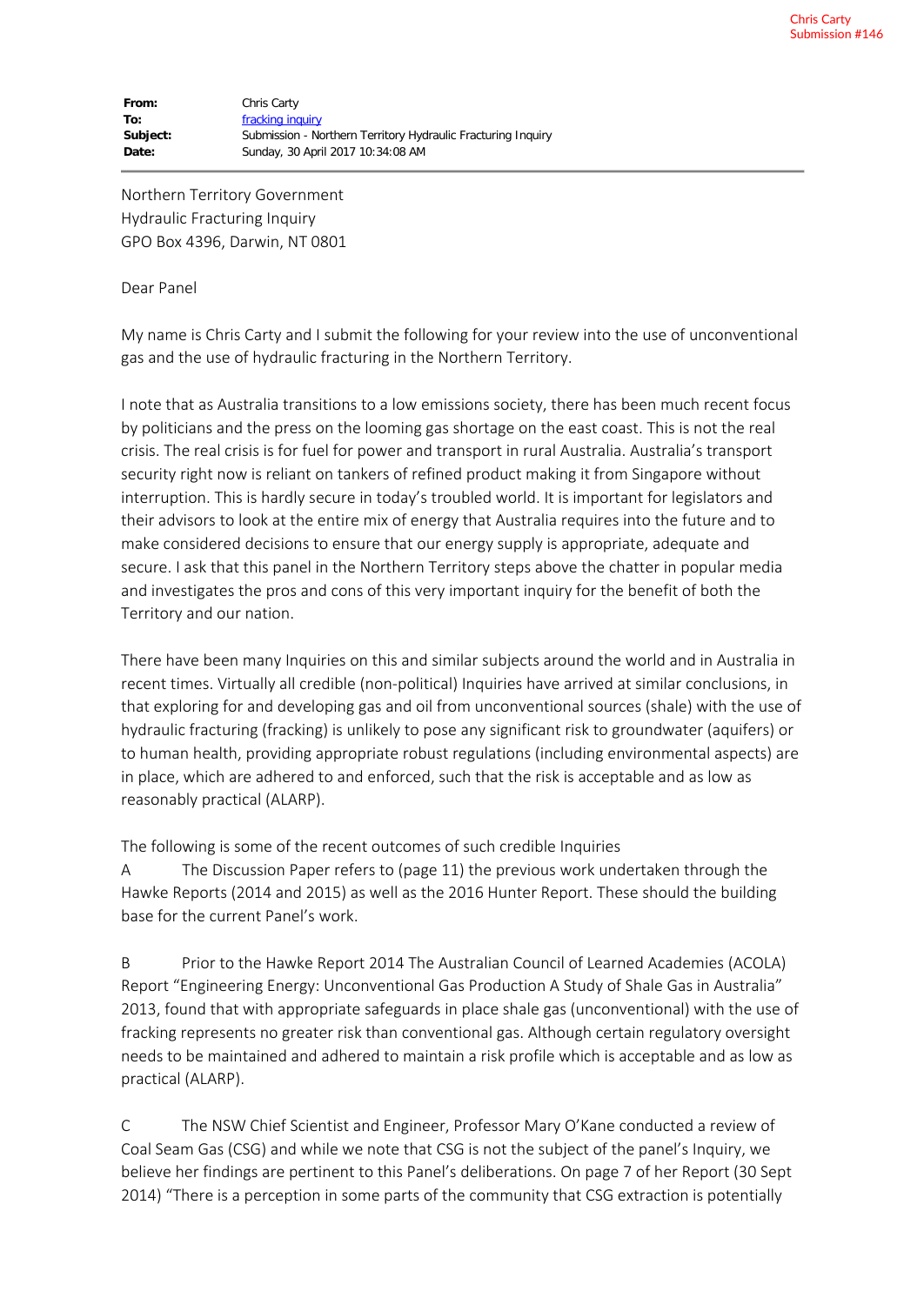more damaging and dangerous than other extractive industries. This perception was heightened following the release of the American movie Gasland in 2010. The Review examined this issue in detail and concluded that while the CSG industry has several aspects that need careful attention, as do almost all industries, it is not significantly more likely to be more damaging or dangerous than other extractive industries". The relevancy is twofold, in that the NSW Chief Scientist and Engineer's Review debunked the hype associated with the movie Gasland, and recognised each extractive industry has its own unique characteristics which must be recognised, managed and regulated appropriately to achieve ALARP.

D The Western Australian Upper House reviewed the issue of fracking, and after two years of examining evidence etc. concluded (Nov 15) that fracking can be carried out safely if regulated appropriately. It found the impact on human health and the environment were 'negligible' despite widespread concerns about the practice.

E The South Australian (SA) Natural Resources Committee recently completed a two year Inquiry into unconventional gas and the use of fracking, and issued its final Report on 30 November 2016. It's key recommendation against its first Term of Reference was that unconventional gas (fracking) is unlikely to have any impact on groundwater (aquifers).

F As mentioned, there have been many Inquiries worldwide, but the UK is also very relevant to Australia, as its ownership to mineral rights is similar to Australia. The UK had a very rigorous inquiry carried out by the Royal Society and the Royal Academy of Engineering specifically to do a report on hydraulic fracturing and shale gas. Professor Sir Mark Walport UK Chief Scientist gave a speech predominantly focussed on Risk and Innovation in Germany in September 2014, summed up the findings, with the following

"There are really 3 science and engineering concerns about hydraulic fracturing (fracking). The first of these is: will it cause earth tremors? The second is: will you get contamination of the water table? And the third is: will there be fugitive release of the methane gas? (In other words if you leak all the gas then you lose the advantage of it as a fossil fuel). And what the science and the engineering tells you is that this is a drilling technology and no drilling technology is completely risk-free. **But if it is done well, if it is engineered well, if it is governed well, then it is as safe as any other form of drilling**, recognising that there is no 'free lunch', there is nothing that is completely risk-free." He went on to note

"Those are the engineering concerns, and that's what the Royal Academy of Engineers' report said and actually multiple other reports have all essentially said the same thing. But the public or publics who are protesting, at least in some parts of the world, about fracking are coming at in from a different angle. They're coming at it from the values angle and from the 'my pain, your gain' angle. And so there's a group that dislike fracking because they dislike fossil fuels, there's another group that dislike fracking because they actually just don't like big companies, and then there's a third group who just don't want the inconvenience of having something industrial happening in their back yard." The referenced speech can be found here http://bit.ly/1CVyur7 In line with the UK Inquiry and the recommended outcomes, the UK Infrastructure Bill 2014-15, was passed through the UK Parliament, and it, which among other things will permit fracking below 300 meters in the UK.

It is on this basis that I urge the Panel to adopt a factual and evidence based approach toward